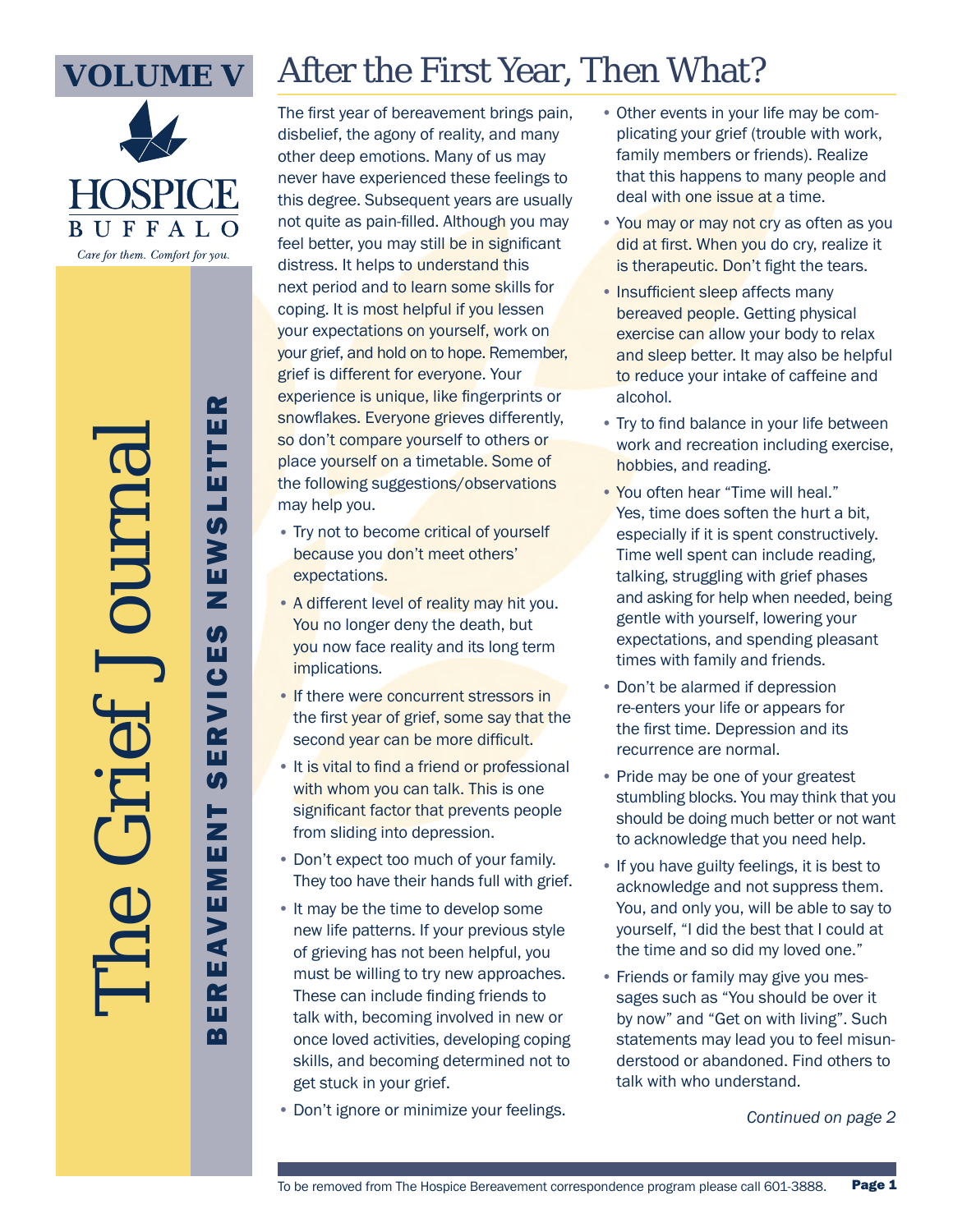### After the First Year, Then What? *Continued from page 1*

- Loneliness may seem to engulf you as you look ahead to a life without your loved one. Find new friends, worthwhile work, and connect with friends from the past. Pleasant memories can help too.
- Why? If the question "Why did my loved one die?" is bothering you, ask it again and again until you can come to terms with it. You may never know why. It may remain a mystery that you choose to let go of when you are ready. Concentrate on your choice to get better.
- Realize that anger may be directed at yourself, your faith, the person who died, or those in the helping profession who did not seem to understand or help. Acknowledging your anger is the first step in releasing its power over you.
- Consider that even though you are struggling with grief; you would rather have had the time with your loved one, than not to have had him/her in your life at all.
- So many of us have been brought up to be independent. We find it difficult to ask for help. Reaching out for help from caring people can make a big difference in working through your grief.
- Set realistic goals for the future. Pinpoint your most acute concerns. Think of all the possible solutions. Choose one solution at a time and implement it.
- Often we panic when feelings of depression resurface. We hate the feeling. Irrationally, we feel that we will remain there. It is important to realize that you have been depressed before and the feeling will again pass.

*Adapted from Hope for Bereaved 4500 Onondaga Blvd., Syracuse, NY 14219*



#### How Do I Know I'm Getting Better?

Although everyone's grief experience is unique, there are ways to measure progress.

Some signs that you are getting better include:

- There is a different kind of sadness, a change from a bitter sadness to a sweet one.
- You are planning for the future by finding rewarding things to do and people to invest in.
- You can talk about your loss without feeling hopeless or helpless. You have memories to share.
- You give yourself permission to "take a break" from grief, to enjoy other aspects of life (and you don't see this as a betrayal of the deceased).
- Nutritional intake and sleep patterns may be getting back to normal.
- The times are more frequent when you feel free from the heaviness of loss and you can enjoy pleasure without guilt.
- You feel you are relating to others.

Your loss will always be a part of you, it makes you the person you are today and the person you will be in the future. Now and again you will be caught up in a resurgence of feelings of grief. This will happen with decreasing frequency as time goes on, but may never cease entirely.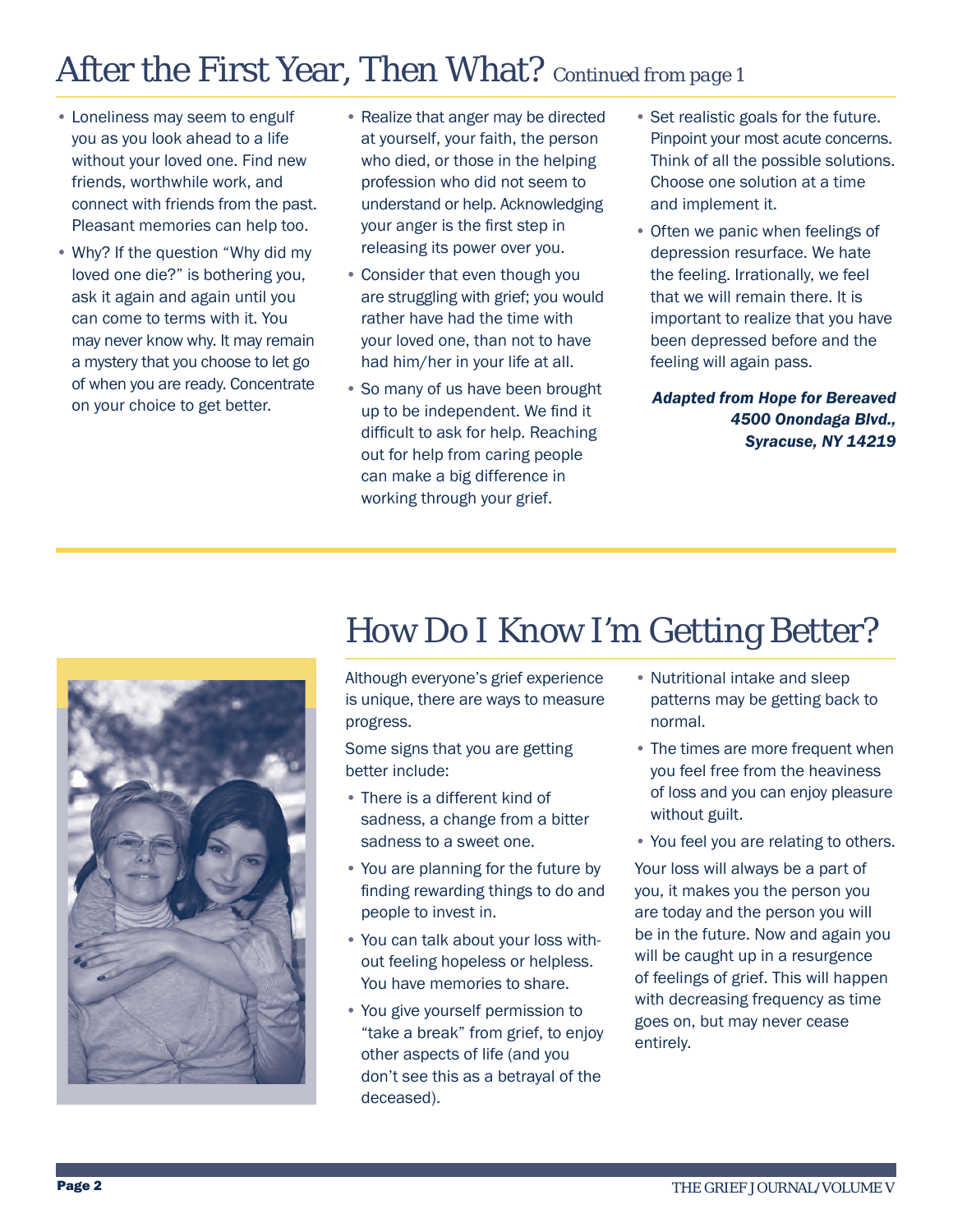## Honoring the Memory of Your Loved One

Over the past year your life may have temporarily lost much of its purpose and meaning as a result of the loss of your loved one. As time passes, you may be starting to get a better grasp on your identity and be feeling more secure. Perhaps you have made new friends or gotten involved in new activities. Your sense of humor may have returned along with the ability to relax and have fun. Enjoying life again does not have to make you feel disloyal to your loved one or their memory. Recovery does not lessen the love you truly have for the deceased. The times when you run across that favorite picture, hear that old tune, or smell that familiar fragrance are opportunities to remember your loved one with happiness and joy.

Although you have made progress in some or all of these areas, there are still days when it seems as though the death was just yesterday. Accept the loss and releasing feelings of grief will help you to heal. However, it does not mean that the pain is gone forever. Grief accompanies all the major events in life. During

special days of the year and special times in your life, you may miss having your loved one at your side. Those times will continue to bring back the pain and sorrow of your loss. These temporary setbacks happen to everyone and are a normal part of the grieving experience.

The following are ways you can honor the memory of your loved one:

- Visit the cemetery or place of remembrance and bring along a flower, note or object that represents your loved one.
- Light a candle in honor of you loved one. This can be done in your home or place of worship.
- Plant a tree or perennial flowers and watch them grow year after year.
- Plan a biodegradable balloon release. Each family member could have their own balloon or release a group of balloons. You could also write a short note to your loved one and attach it to your balloon.



- Write a letter to your loved one telling them what you miss about him/her, also note your accomplishments and what has occurred during the past year.
- Watch home videos or dedicate time to look through photo albums.
- Visit a place where your loved one enjoyed spending time or where many good memories were shared.
- Spend time with family members or friends and share memories or stories about your loved one.

# Support Groups Available

The following support groups are offered by Wilson Support Center. All services are provided at 150 Bennett Road in Cheektowaga.

- Community Bereavement **Group**
- Suicide Bereavement Group
- Adolescent Suicide Support **Group**
- Storm Clouds & Rainbows
- Widows and Widowers
- After a Parent Dies
- Tiniest Angels